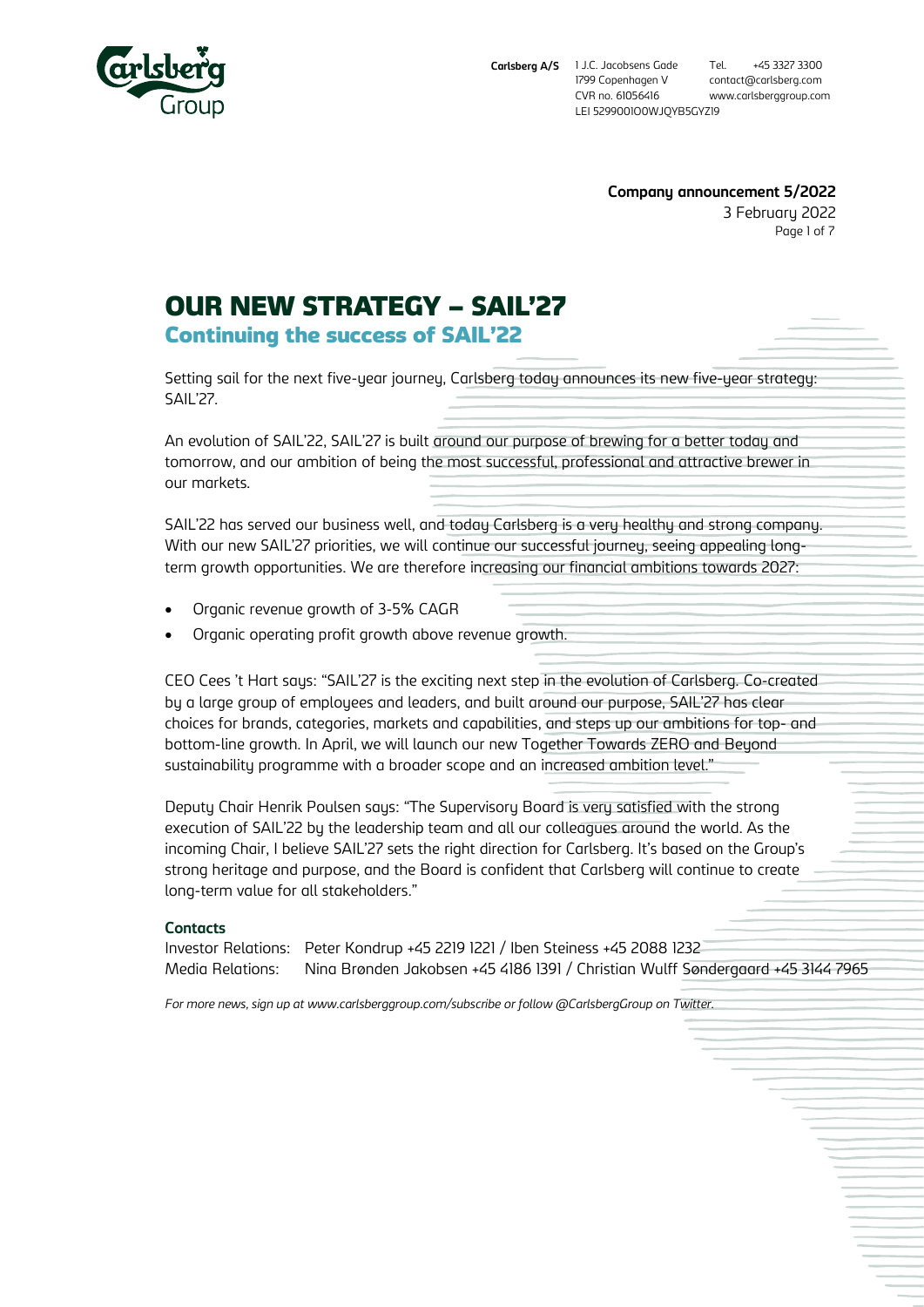

## **SAIL'22: SECURING STRATEGIC, ORGANISATIONAL AND FINANCIAL HEALTH**

The execution of SAIL'22 has been a success, delivering significant improvement in the Group's strategic, organisational and financial health.

While providing a clear overall direction for our business, SAIL'22 has been a "living" strategy. Since its launch in March 2016, we have continuously adjusted the application of the strategy to reflect learnings and the market environment, which has significantly changed, especially with COVID-19. Coupled with a considerably strengthened performance management culture and a good organisational balance between markets, regions and central functions, we have been able to leverage scale while remaining close to local consumers and customers.

Since 2016, we have delivered very well against our SAIL'22 financial metrics: organic operating profit, ROIC and capital allocation, including a very strong financial position with a leverage comfortably below 2x. We have significantly increased dividends from DKK 10 in 2016 to DKK 22 per share in 2021, and carried out share buy-backs amounting to DKK 11bn. In total, the cash return to shareholders in fiscal 2016 to 2021 was DKK 25.0bn. This is more than a four-fold increase compared with the previous six-year period. We have also made strong progress towards our sustainability targets. Compared with our 2015 baseline, we have reduced our brewery emissions per hl of beer produced by almost 40% and improved the water efficiency at our breweries by almost 20%.

SAIL'22 is now coming to an end. 2022 will be a year of transition to SAIL'27, which builds on the very strong foundation and successes of SAIL'22 while refreshing and expanding our priorities and raising the bar. 2023 will therefore be the first year of SAIL'27.

## **DEVELOPING SAIL'27**

SAIL'27 was developed as a collaborative, company-wide effort, co-created by over 200 Carlsberg employees from more than 30 different markets and functions to ensure that we incorporated the learnings from SAIL'22 and that SAIL'27 will be strongly embedded in our local markets and central functions from the very beginning.

In developing SAIL'27, we aimed at keeping and sharpening our strong strategic, organisational and financial dynamics while ensuring that our direction-setting was refreshed and that our new strategy reflects expected consumer, customer, societal, regulatory, economic and geopolitical trends and their likely impact on the beer category in terms of both volume and value. As such, SAIL'27 reflects the learnings from the past and assumptions for the future blended together.

SAIL'27 focuses on five strategic levers – portfolio, geographies, execution, culture and funding the journey – for which we have made distinct strategic choices, defining the focus of our efforts and resource allocation. Our strategic levers and choices should be viewed as an integrated set of activities that together will drive shareholder value.

On pages 3-7, we provide a summary of our SAIL'27 levers and priorities.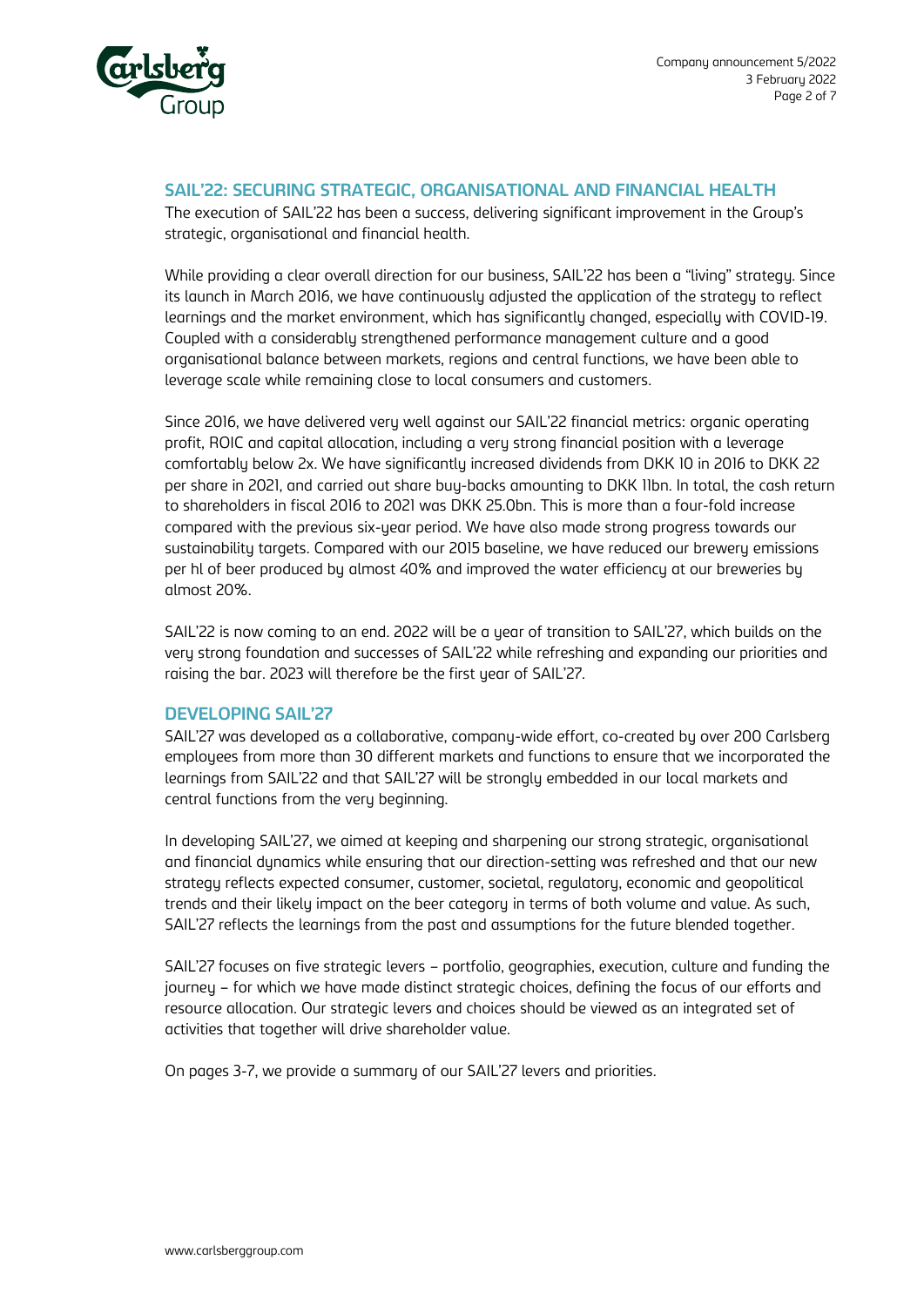

# **DRIVING SHAREHOLDER VALUE**

With SAIL'27, we will continue our successful journey. We believe we can successfully capture long-term growth opportunities, and we are therefore increasing our financial and sustainability ambitions for the SAIL'27 period:

- Organic revenue growth of 3-5% CAGR
- Organic operating profit growth above revenue growth
- Continued ROIC focus
- Ambitious sustainability targets.

We will continue our disciplined approach to capital allocation, for which our principles remain unchanged from SAIL'22:

- 1. Invest in the business to drive long-term value creation.
- 2. Maintain a conservative balance sheet with NIDB/EBITDA below 2x.
- 3. Maintain a payout ratio of approx. 50%.
- 4. Distribute excess cash to shareholders through share buy-backs and/or extraordinary dividends.
- 5. If value-enhancing acquisition opportunities arise, we may deviate temporarily from the above.

In addition, we will maintain a strong focus on trade working capital and capital expenditure. Consequently, operating cash generation is expected to remain very strong.



# SAIL'27

# **OUR PORTFOLIO CHOICES**

The beer category continues to offer attractive long-term volume and value growth opportunities, though with different growth dynamics between categories and markets. Our portfolio choices target these growth opportunities. In addition, we see further attractive growth opportunities for selected categories beyond beer.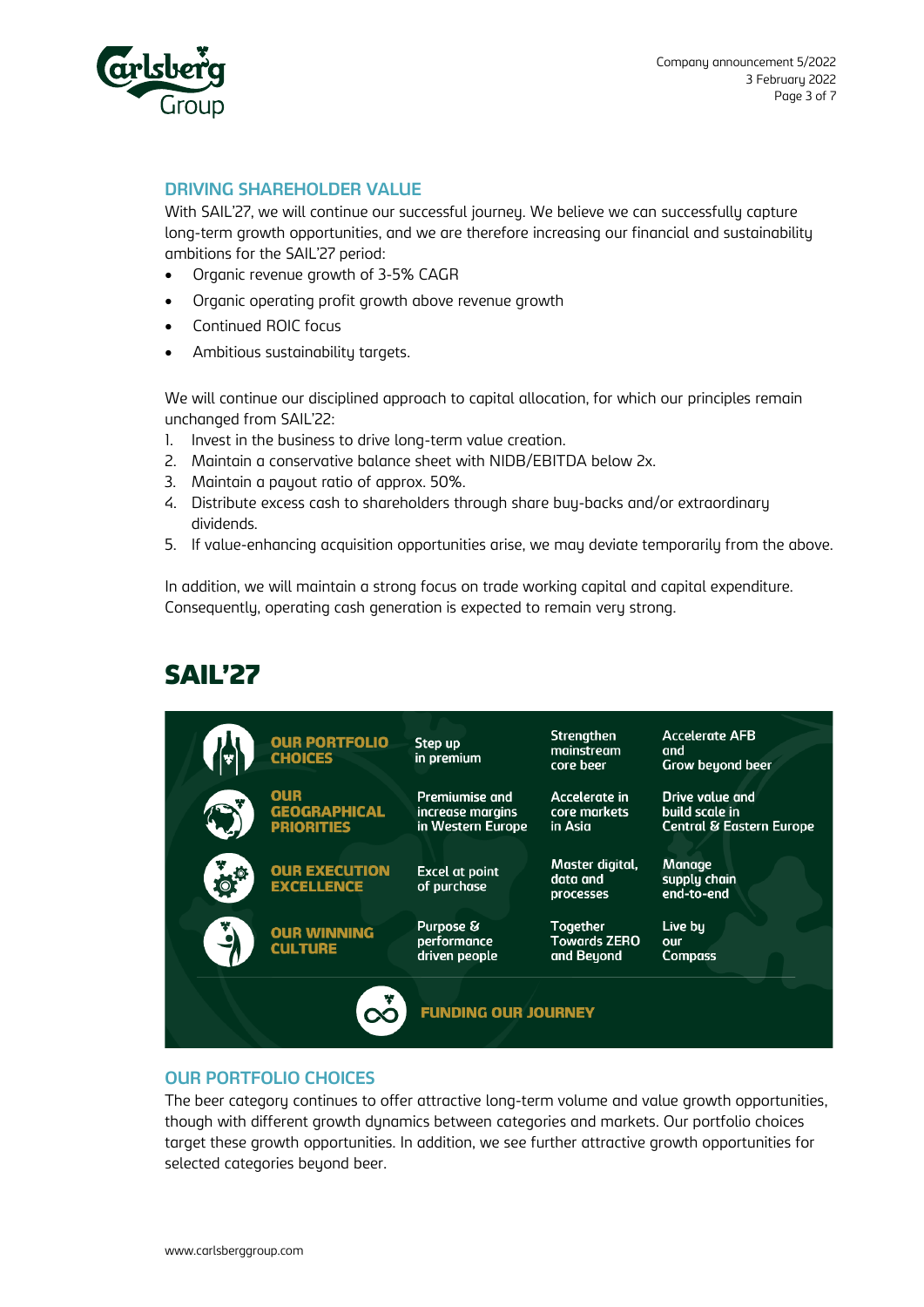

## **STEP UP IN PREMIUM**

Across our regions, the premium category is growing three to four times faster than mainstream beer. In SAIL'27, we will achieve value growth by more forcefully expanding into the premium segment, pursuing three distinct growth opportunities:

*Our super premium portfolio*, consisting of local craft & speciality offerings and our international super premium brands 1664 Blanc, Grimbergen and Brooklyn. 1664 Blanc in particular, our largest and most important super premium brand, has significant growth potential, and we want to grow brand volumes both in existing markets and by launching it in markets where it is currently not present. We will ensure continued growth for strong local offerings, not least our craft & speciality brands in Western Europe, and selectively scale Grimbergen and Brooklyn.

*Our premium international lager brands* Carlsberg and Tuborg. Notwithstanding the different value propositions of these two brands in many markets, both brands continue to have significant premium growth potential, particularly in Asia. In addition, we will explore other brands with an appealing and more premium international lager opportunity.

*Our premium local brands*, particularly in Western Europe, where we already have a strong position with distinctive local brands, such as Frydenlund in Norway, Jacobsen in Denmark and Valaisanne in Switzerland. Across our markets, we will drive growth and scale for our local premium brands.

## **STRENGTHEN MAINSTREAM CORE BEER**

Core mainstream beer accounts for around 60% of the total beer category value.

Mainstream core beer includes our local power brands, which will remain an important category in our beer portfolio. These brands have strong local roots and histories, and meet the continued consumer demand for local and authentic brands. Mainstream core beer brands remain important for the perception of the overall beer category and for recruiting new consumers.

We will safeguard the healthy foundation of our core mainstream brands to provide scale and a solid backbone for our local businesses. We also aim to capture growth opportunities, including expanding proven innovations and leveraging repeatable commercial models across markets and brands. In addition, core beer brands offer opportunities for premium line extensions and entrance points for other categories, such as alcohol-free beer.

## **ACCELERATE ALCOHOL-FREE BREWS**

Alcohol-free brews (AFB) account for 4% of the beer market in our markets and is one of the fastest growing beer segments.

SAIL'22 has delivered strong growth for our AFB brands, which include alcohol-free beer, beer mixes, such as radlers, Somersby 0.0 and flavoured non-alcoholic beers, and non-fermented malt beverages. In many markets across Western Europe and Central & Eastern Europe, we have achieved a strong no. 1 market position in the category.

Our ambition is to significantly grow our AFB volumes. We will do this by accelerating our AFB volume growth in Western Europe, further scaling our AFB portfolio in Central & Eastern Europe and seeding AFB in Asia, and also by leveraging our strong local power brands, our international premium brands and stand-alone alcohol-free brands.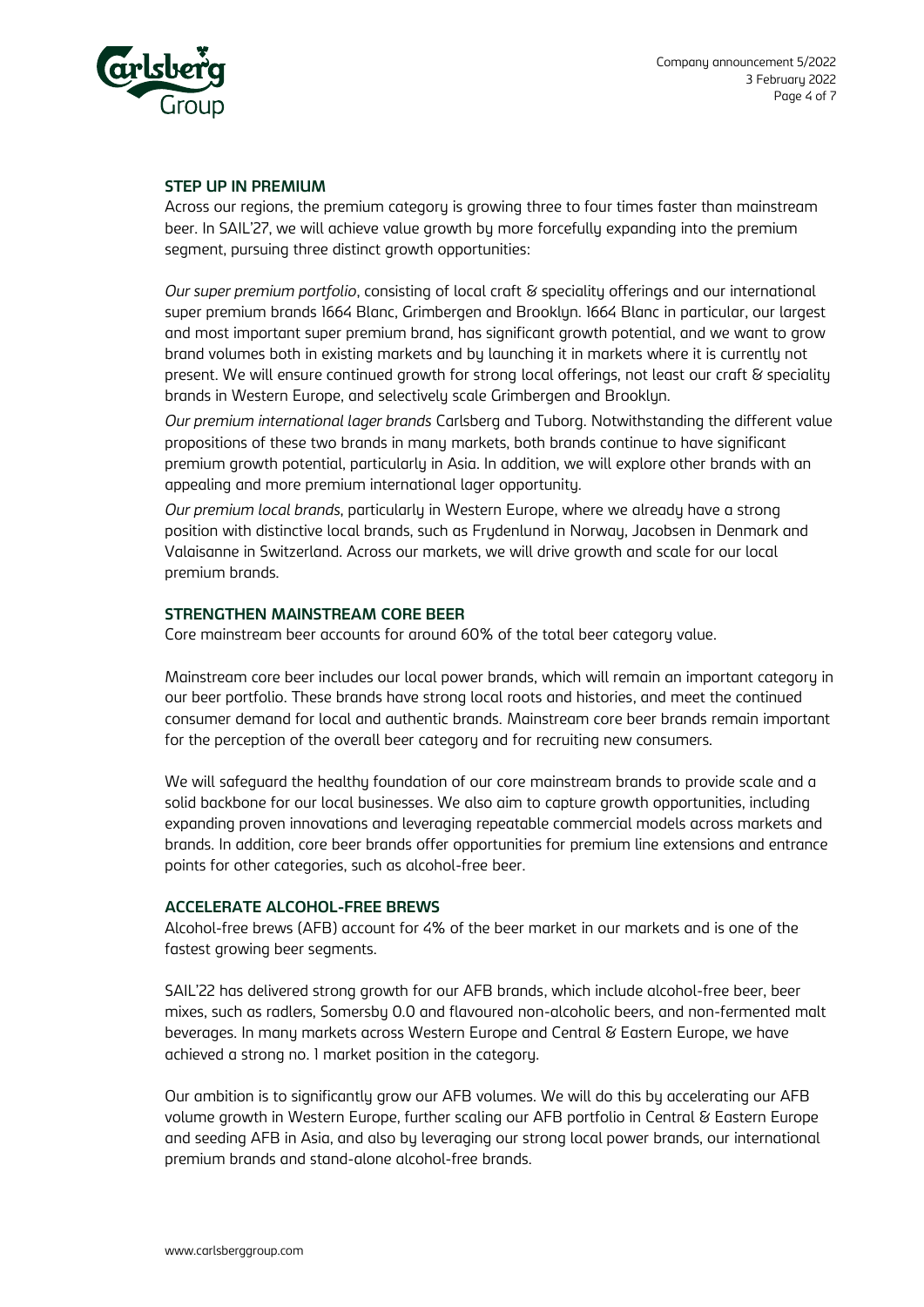

## **GROW BEYOND BEER**

In SAIL'27, we will extend our focus to other beverages beyond beer. Consumers are increasingly looking for beverages outside the beer category, such as cider, hard lemonade, hard seltzers and RTD cocktails. We see attractive growth opportunities in several of these categories, leveraging brands such as Somersby and Garage.

Initially, our key focus will be on Somersby and Garage. For Somersby, we see opportunities to expand the core cider proposition and leverage the brand in other categories. Garage has delivered strong growth in Russia and successfully expanded into neighbouring markets. Garage offers attractive further growth opportunities, including in other categories. Both Somersby and Garage have proven scalable across markets, and we aim to expand them in new markets, applying repeatable business models.

In addition, we will apply repeatable proven models and develop new propositions for other existing well-known and trusted brands.

## **OUR GEOGRAPHICAL PRIORITIES**

Today, the Group has attractive widespread geographical presence and no. 1 or 2 positions in 22 markets across Western Europe, Asia and Central & Eastern Europe. While market dynamics are different in the three regions, they all offer appealing long-term revenue and earnings growth opportunities.

#### **WESTERN EUROPE: PREMIUMISE AND INCREASE MARGINS**

Across all markets in the region, we will rigorously implement our portfolio choices and strengthen our execution capabilities. All markets are expected to grow revenue and profits. In certain markets, such as France, Switzerland and the UK, we see particular growth opportunities. In addition, we will continue to drive further operational improvements in order to increase flexibility, improve efficiency and reduce costs.

## **ASIA: ACCELERATE IN CORE MARKETS**

Across the region, we will continue to grow share in our key Asian markets, further expand our premium portfolio and capture growth opportunities in adjacent categories, particularly utilising the Somersby brand asset. We will maintain special focus on China, where we will sustain our momentum by accelerating our successful big-city approach and strengthening in new and growing retail channels, such as e-commerce and modern off-trade, leveraging our local and international premium brands and launching brands beyond beer.

In addition, we will strengthen our local no. 2 positions in India through continued expansion in the mainstream category and accelerated investments in the premium and super premium categories. And in Vietnam, we will focus on growing outside our core region in central Vietnam and step up in the affordable and premium segments.

## **CENTRAL & EASTERN EUROPE: DRIVE VALUE AND BUILD SCALE**

The Central & Eastern European region includes a large number of diverse markets with very different market dynamics. Across markets, we will strengthen our premium portfolios and in-store execution capabilities, and pursue growth opportunities in categories beyond beer, particularly leveraging Somersby, Garage and local brands.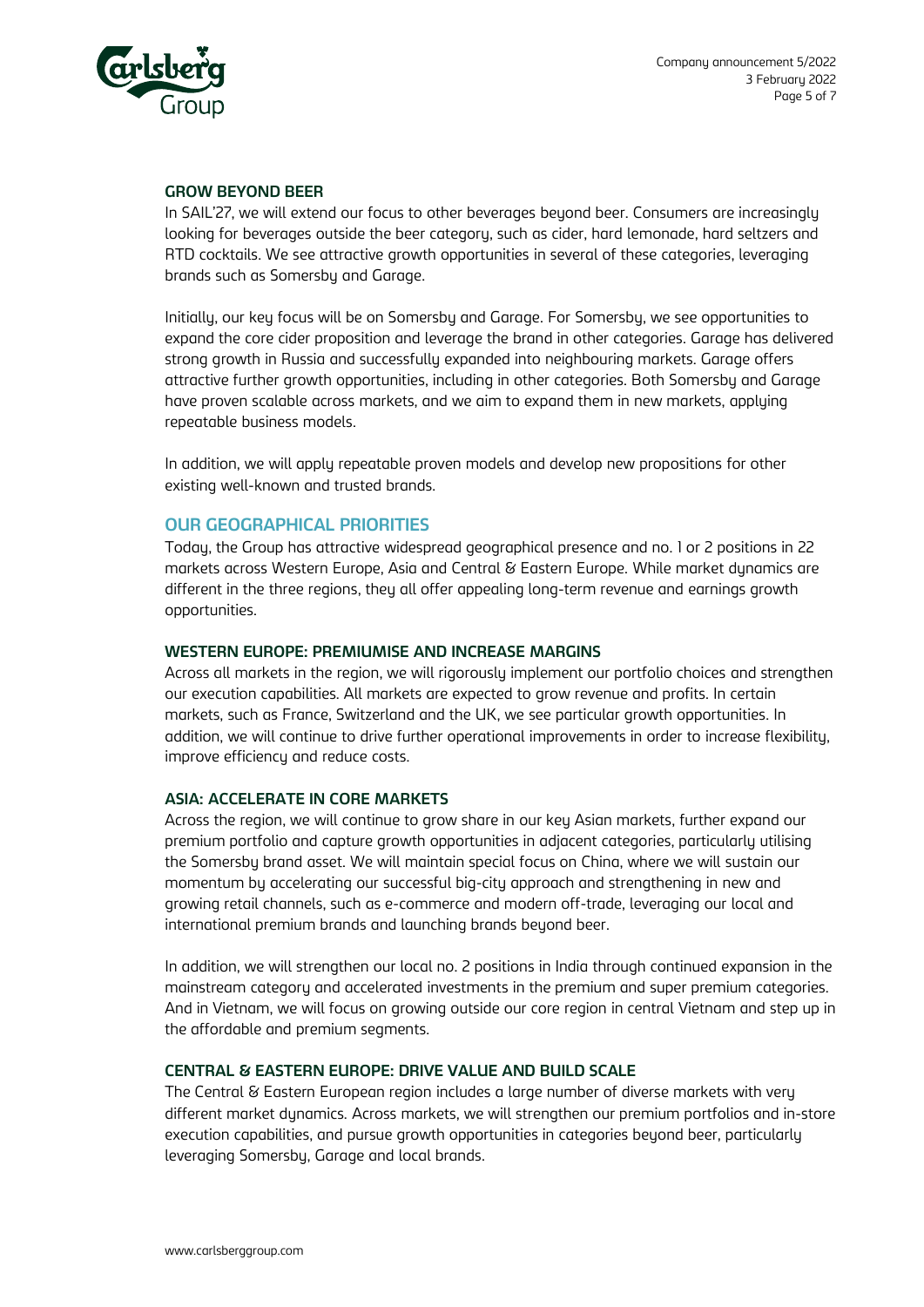

In our sizeable Export & License business, we aim to accelerate growth in key markets and pursue selected growth opportunities in markets with attractive large profit pools.

## **OUR EXECUTION EXCELLENCE**

Excel in execution remains a key priority in SAIL'27. We will support our portfolio and geographical priorities by stepping up and continuously improving our execution capabilities, particularly aiming at:

*Excel at point of purchase* by more deeply embedding our well-proven sales execution and value management tools and technologies, and offering winning portfolios.

*Master digital, data and processes* by ensuring competitiveness in rapidly developing areas, such as digital marketing, e-commerce and data & analytics, and developing processes and leveraging technology to improve efficiency and effectiveness in our ways of working.

*Drive supply chain excellence* by improving efficiency and effectiveness in our ways of working and developing common tools, processes and capabilities across markets. Particular focus will be on further improving our end-to-end demand, material and supply planning expertise.

## **OUR WINNING CULTURE**

To deliver on our ambition of being the most successful, professional and attractive brewer in the markets where we operate, our company culture is key. Our winning culture focuses on our people, our behaviours and our contribution to societies at large.

## **PURPOSE- AND PERFORMANCE-DRIVEN PEOPLE**

We are proud of our purpose "Brewing for a better today and tomorrow". Current and prospective employees look for companies with a clear purpose, a high sense of social responsibility, and work that has meaning and gives them a sense of belonging. In SAIL'27, we will build on our strong foundation, maintaining our triple A (Alignment, Accountability, Action) behaviours, sharpening leadership expectations, strengthening the talent pipeline and management, and accelerating our diversity, equity and inclusion journey.

## **TOGETHER TOWARDS ZERO AND BEYOND**

As part of our sustainability programme Together Towards ZERO, we were one of the first companies to introduce science-based climate targets and set ambitious targets for carbon, water, health & safety and responsible drinking. We have made strong progress and will continue to focus on delivering against our targets.

In SAIL'27, we will build on this existing momentum and performance, while expanding the scope and raising our ambitions, launching an expanded ESG programme that we call Together Towards ZERO and Beyond.

Together Towards ZERO and Beyond focuses on our four existing priorities: ZERO carbon footprint, ZERO water waste, ZERO irresponsible drinking and a ZERO accidents culture. In addition, we will introduce sustainable agriculture and packaging as focus areas, including specific and measurable targets in line with the existing programme.

We will provide more details on the expanded programme, including updated targets and ambition levels for carbon and water and a comprehensive introduction to our new focus areas – sustainable agriculture and packaging – in April.